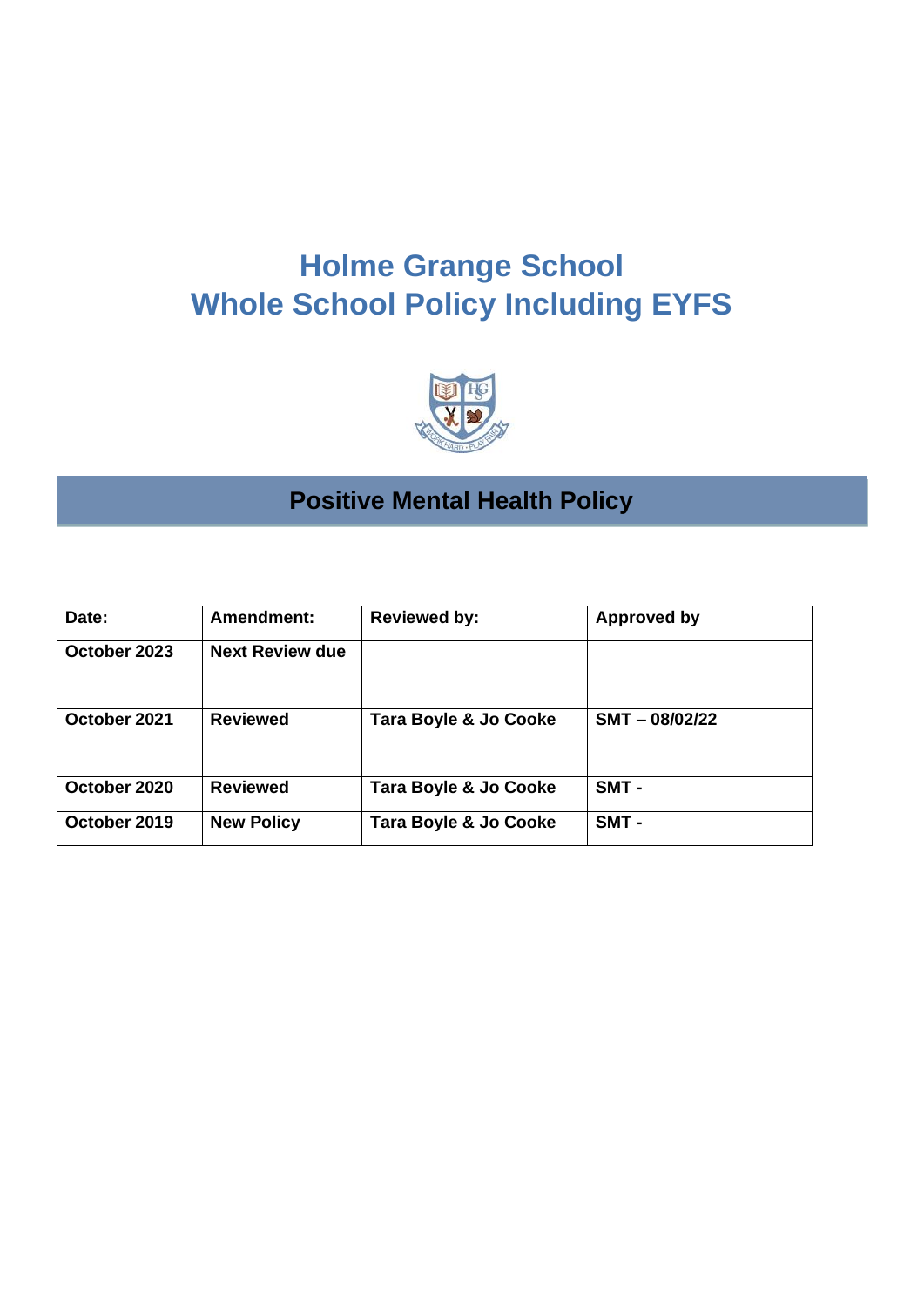# **Policy Statement**

Mental health is a state of well-being in which every individual realises his or her own potential, can cope with the normal stresses of life, can work productively and fruitfully, and is able to make a contribution to her or his community (World Health Organization).

At our school, we aim to promote positive mental health for every member of our staff and pupil body. We pursue this aim using both universal, whole school approaches and specialised, targeted approaches aimed at vulnerable pupils.

In addition to promoting positive mental health, we aim to recognise and respond to mental ill health. By developing and implementing practical, relevant and effective mental health policies and procedures we can promote a safe and stable environment for pupils affected both directly, and indirectly by mental ill health.

### **Scope**

This document describes the school's approach to promoting positive mental health and wellbeing.

This policy is intended as guidance for all staff including non-teaching staff.

This policy should be read in conjunction with our First Aid, Safeguarding and Child Protection policies in cases where a pupil's mental health overlaps with or is linked to a medical issue. Please refer to the SEND policy where a pupil has an identified special educational need.

# **The Policy Aims to:**

- Promote positive mental health in all staff and pupils
- Increase understanding and awareness of common mental health issues
- Alert staff to early warning signs of mental ill health
- Provide support to staff working with young people with mental health issues
- Provide support to pupils suffering mental ill health and their peers and parents/carers
- Guide staff towards a Graduated Response for SEN pupils

# **Lead Members of Staff**

Whilst all staff have a responsibility to promote the mental health of pupils. Staff with a specific, relevant remit include:

- Mrs Cooke Designated safeguarding lead
- Mrs Robinson Deputy designated safeguarding lead
- Mr Jelley Deputy designated safeguarding lead
- Mrs Cox Deputy designated safeguarding lead EYFS
- Mrs Kennedy Deputy designated safeguarding lead
- Mrs Tara Boyle Health and Wellbeing Nurse
- Mrs Allyson Spence First Aider and matron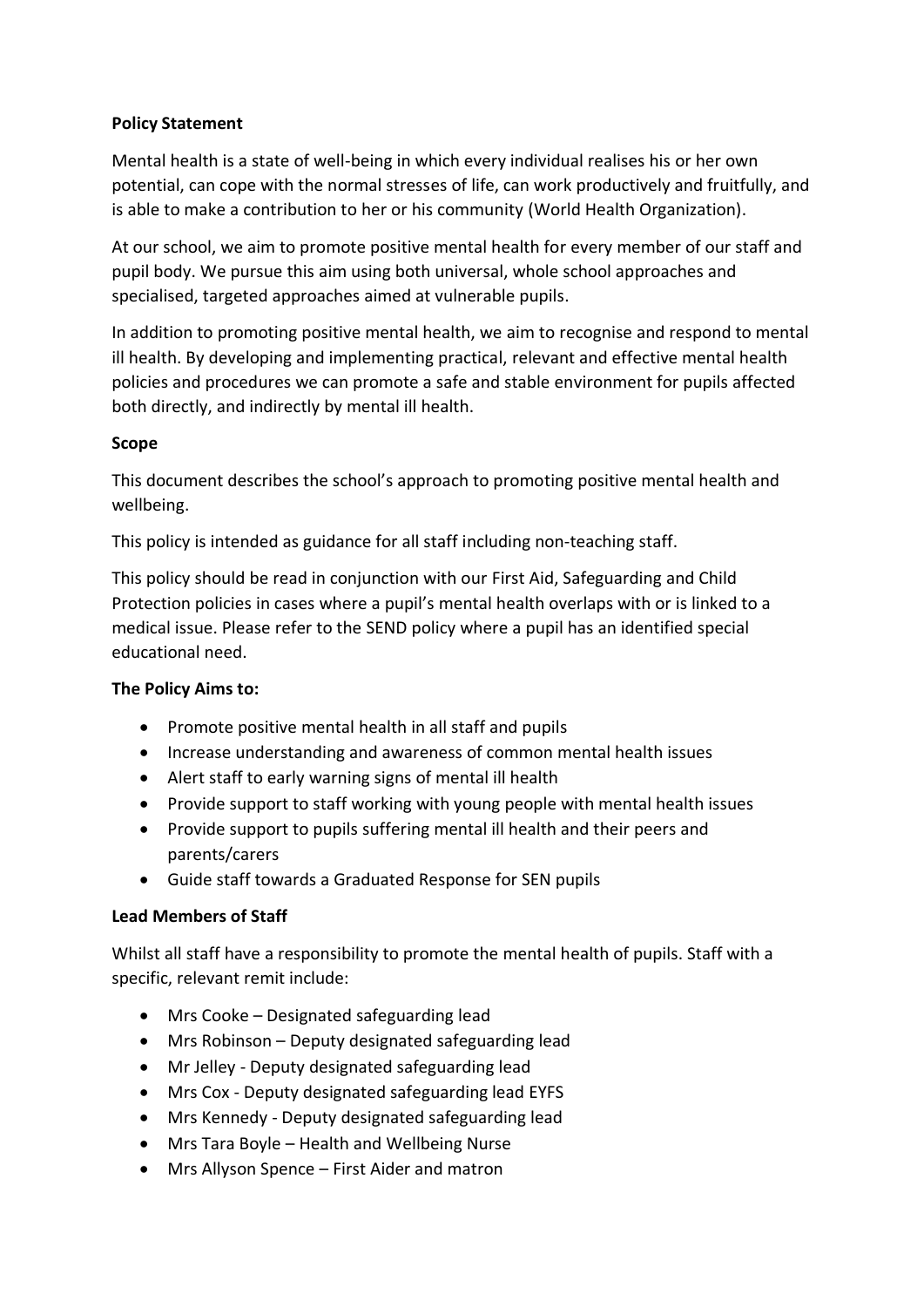• Mental Health First Aiders

Any member of staff who is concerned about the mental health or wellbeing of a pupil should speak to one of the safeguarding leads. If there is a fear that the pupil is in danger of immediate harm, then the school's child protection procedures should be followed. If the pupil presents a medical emergency then the normal procedures for medical emergencies should be followed, including alerting the first aid staff and contacting the emergency services if necessary.

Where a referral to CAMHS is appropriate, this will be led and managed by the Designated Safeguarding lead.

# **Signposting**

We will ensure that staff, pupils and parents are aware of sources of support within school and in the local community.

We will display relevant sources of support in communal areas such as corridors and the library and will regularly highlight sources of support to students. Whenever we highlight sources of support, we will increase the chance of student help-seeking by ensuring students understand:

- What help is available
- Who it is aimed at
- How to access it
- Why to access it
- What is likely to happen next

# **Warning Signs**

School staff may become aware of warning signs, which indicate a pupil is experiencing mental health or emotional wellbeing issues. These warning signs should always be taken seriously and staff observing any of these warning signs should communicate their concerns with DSL or a member of the Safeguarding Team and enter the concern onto MyConcern. If a pupil is on a level 3 in MyConcern they will be receiving Intensive Help from outside of school. The pupil will be put on a Safeguarding and Welfare plan, which will be reviewed regularly with those involved with their care.

# **Possible warning signs include:**

- Physical signs of harm that are repeated or appear non-accidental
- Changes in eating / sleeping habits
- Increased isolation from friends or family, becoming socially withdrawn
- Changes in activity and mood
- Lowering of academic achievement
- Talking or joking about self-harm or suicide
- Abusing drugs or alcohol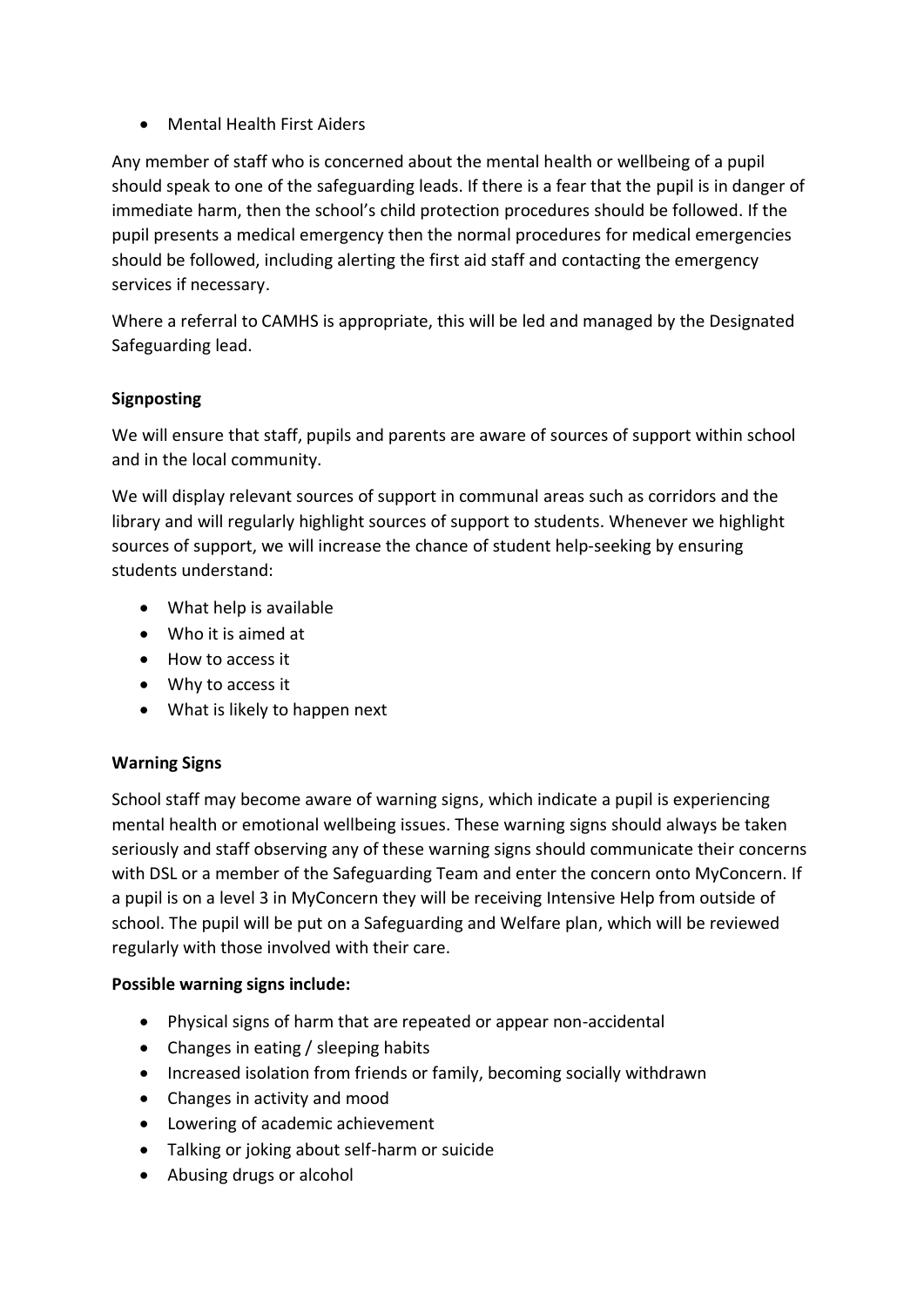- Expressing feelings of failure, uselessness or loss of hope
- Changes in clothing e.g. long sleeves in warm weather
- Secretive behaviour
- Skipping PE or getting changed secretively
- Lateness to or absence from school
- Repeated physical pain or nausea with no evident cause
- An increase in lateness or absenteeism

## **Working with Parents**

Where it is deemed appropriate to inform parents, we need to be sensitive in our approach.

Before disclosing to parents we should consider the following questions (on a case by case

basis):

- Can the meeting happen face to face? This is preferable.
- Where should the meeting happen?
- Who should be present? Consider parents, the pupil, other members of staff.
- What are the aims of the meeting?

It can be shocking and upsetting for parents to learn of their child's issues and many may respond with anger, fear or upset during the first conversation. We should be accepting of this (within reason) and give the parent time to reflect.

We should always highlight further sources of information and provide them with relevant links to websites or leaflets to take away where possible, as they will often find it hard to take much in whilst coming to terms with the news that you are sharing. Sharing sources of further support aimed specifically at parents can be helpful too e.g. parent helplines and forums.

We should always provide clear means of contacting us with further questions and consider booking in a follow up meeting or phone call right away as parents often have many questions as they process the information. Finish each meeting with agreed next step and always keep an appropriately detailed and objective record of the meeting on the child's MyConcern record.

# **Supporting Peers**

When a pupil is suffering from mental health difficulties, it can be a difficult time for their friends. Friends often want to support but do not know how. In the case of self-harm or eating disorders, it is possible that friends will be exposed to unhealthy coping mechanisms from each other. In order to keep peers safe, we will consider on a case-by-case basis which friends may need additional support. Support will be provided in either one to one or ingroup settings and will be guided by conversations by the pupil who is suffering and their parents with whom we will discuss:

• What it is helpful for friends to know and what they should not be told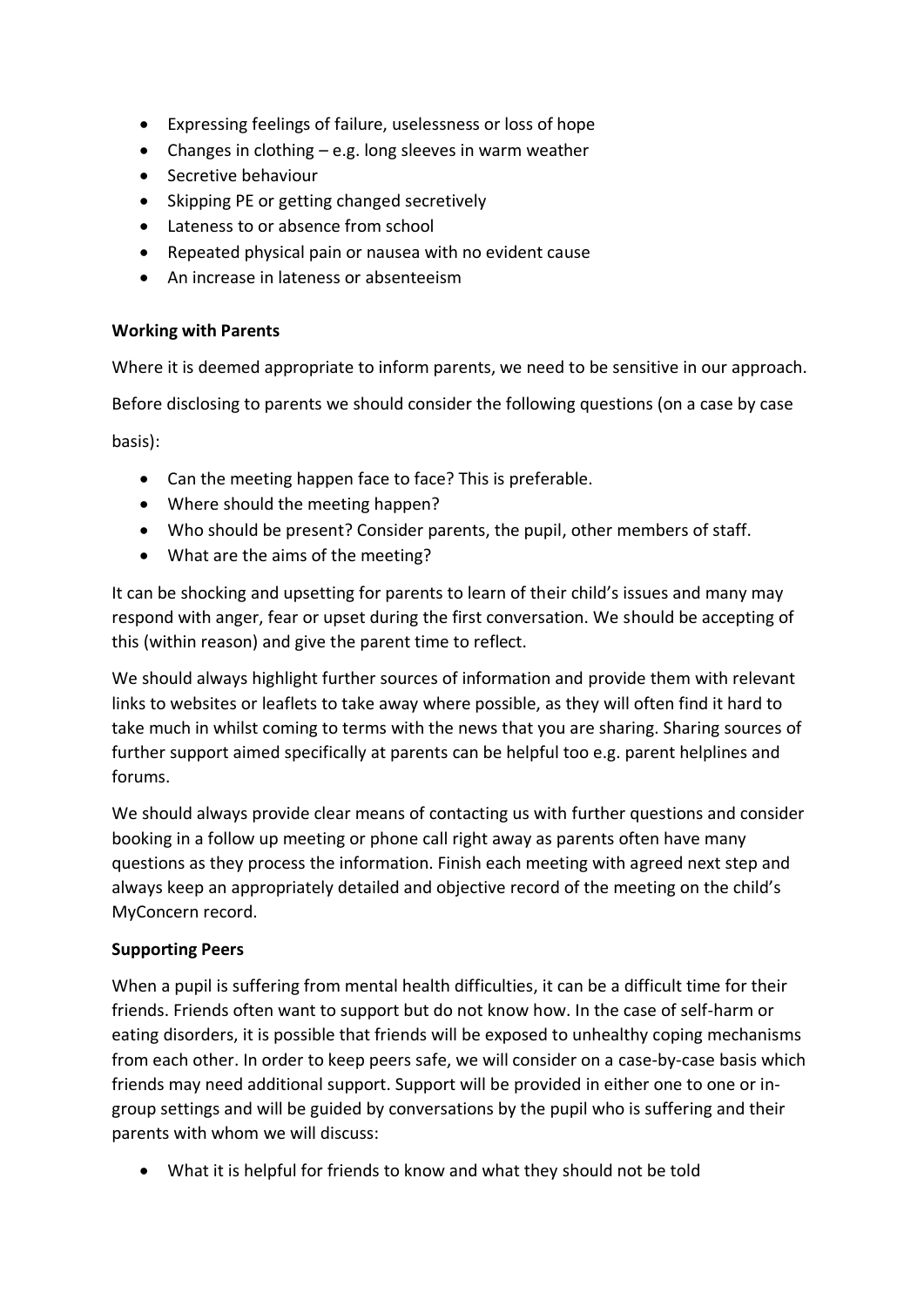- How friends can best support
- Things friends should avoid doing / saying which may inadvertently cause upset
- Warning signs that their friend needs help (e.g. signs of relapse)

Additionally, we will want to highlight with peers:

- Where and how to access support for themselves
- Safe sources of further information about their friend's condition
- Healthy ways of coping with the difficult emotions they may be feeling

### **Training**

All staff will receive regular training about recognising and responding to mental health issues as part of their regular child protection training in order to enable them to keep pupils safe.

The Educare learning portal provides online training suitable for staff wishing to know more about a specific issue and staff are required to complete mental health training regularly.

### **Mental Health and SEN pupils**

Not all children with mental health difficulties will have SEN. However, persistent and serious mental health difficulties will often meet the needs of SEN in that they lead to pupils having significantly greater difficulty in learning that the majority of pupils of the same age. The school puts effective support in place for children and young people with identified special educational needs. By doing this, barriers to learning can be removed. The SEND code of Practice provides a framework for deciding what support to offer. The DSL and the SENDCO work closely together to ascertain the level of needs for the pupils.

#### **Policy Review**

This policy will be reviewed every 2 years as a minimum.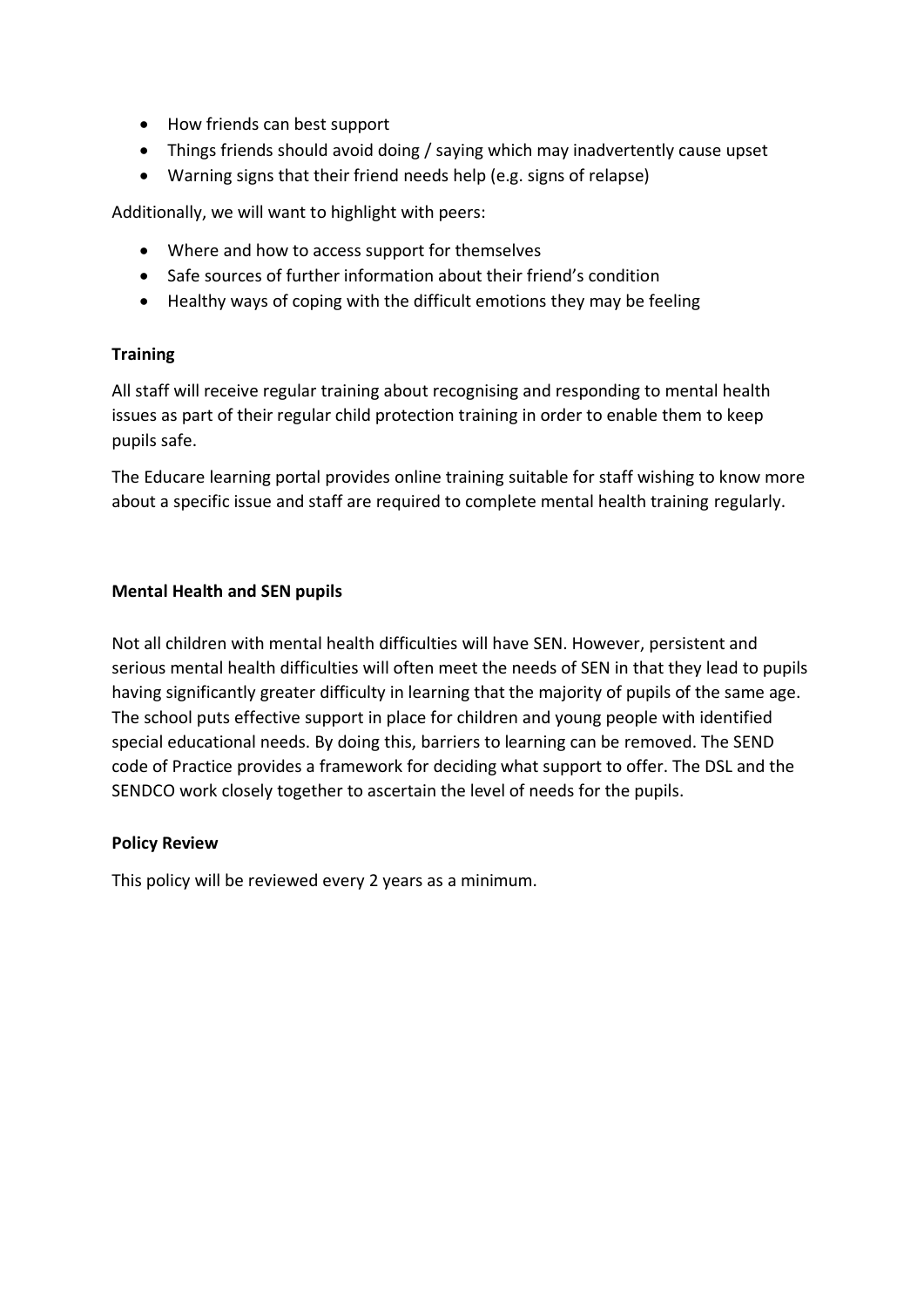# **Appendix 1**

## **Useful sources of information**

#### **Prevalence of Mental Health and Emotional Wellbeing**

- 1 in 10 children and young people aged 5 16 suffer from a diagnosable mental health disorder - that is around three children in every class.
- Between 1 in every 12 and 1 in 15 children and young people deliberately self-harm.
- There has been a big increase in the number of young people being admitted to hospital because of self harm. Over the last ten years this figure has increased by 68%.
- More than half of all adults with mental health problems were diagnosed in childhood.

Less than half were treated appropriately at the time.

- Nearly 80,000 children and young people suffer from severe depression.
- The number of young people aged 15-16 with depression nearly doubled between the

1980s and the 2000s.

- Over 8,000 children aged under 10 years old suffer from severe depression.
- 3.3% or about 290,000 children and young people have an anxiety disorder.
- 72% of children in care have behavioural or emotional problems these are some of the most vulnerable people in our society.

We have sign-posted information and guidance about the issues most commonly seen in school-aged children. The links will take you through to the most relevant page of the listed website. Some pages are aimed primarily at parents but they are listed here because they are useful for school staff too.

Support on all of these issues can be accessed via:

- Young Minds<https://youngminds.org.uk/>
- Mind<https://www.mind.org.uk/>
- Minded [www.minded.org.uk](http://www.minded.org.uk/)
- Charlie Waller Trust<https://www.cwmt.org.uk/>

#### **Self-harm**

Self-harm describes any behaviour where a young person causes harm to themselves in order to cope with thoughts, feelings or experiences they are not able to manage in any other way. It most frequently takes the form of cutting, burning or non-lethal overdoses in adolescents, while younger children and young people with special needs are more likely to pick or scratch at wounds, pull out their hair or bang or bruise themselves.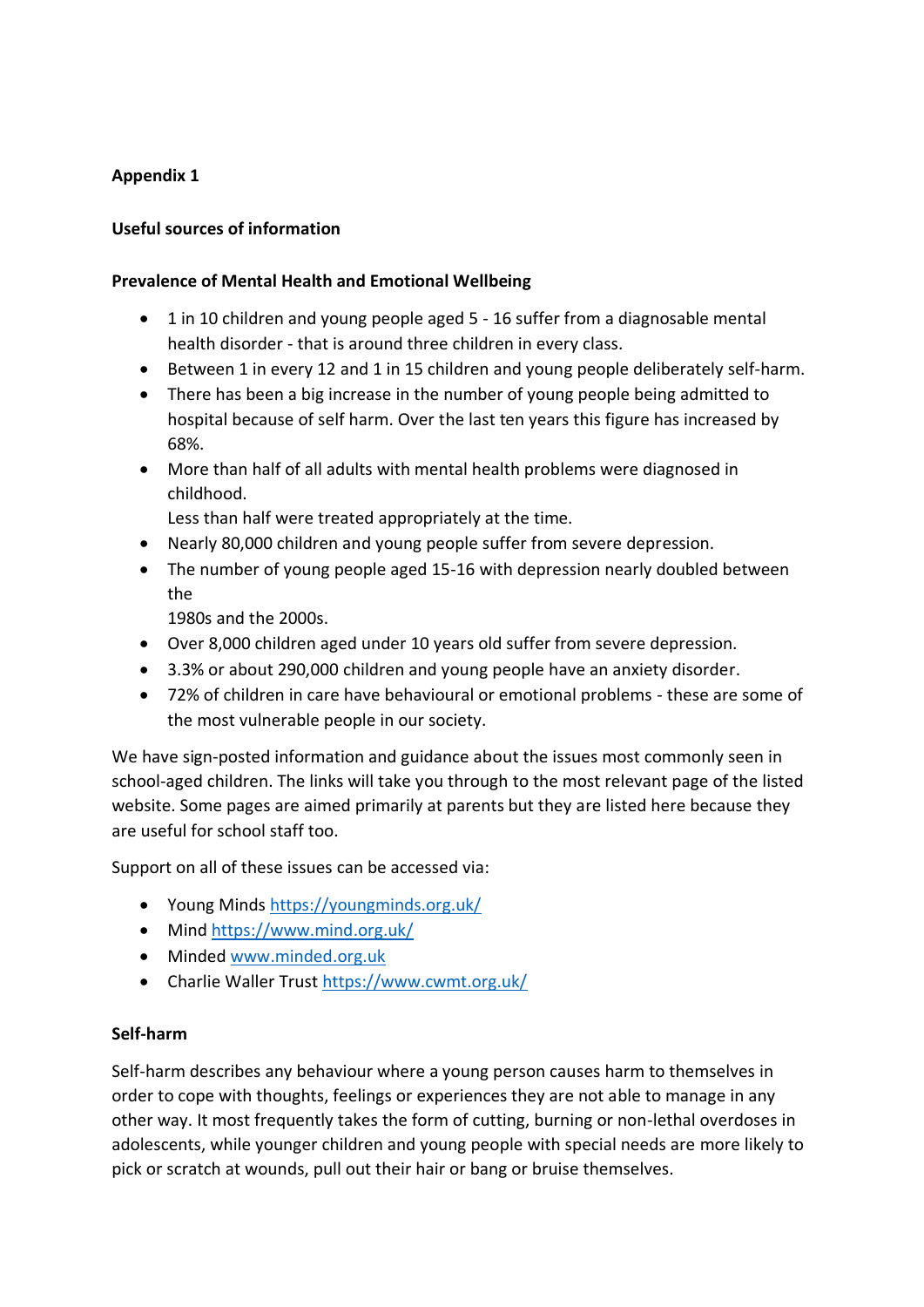#### **Online support**

Self Harm: <https://www.selfharm.co.uk/>

National Self-Harm Network:<http://www.nshn.co.uk/>

#### **Depression**

Ups and downs are a normal part of life for all of us, but for someone who is suffering from depression these ups and downs may be more extreme. Feelings of failure, hopelessness, numbness or sadness may invade their day-to-day life over an extended period of weeks or months, and have a significant impact on their behaviour and ability and motivation to engage in day-to-day activities.

### **Online support**

Depression Alliance:<https://www.depressionalliance.org/>

#### **Books**

Christopher Dowrick and Susan Martin (2015) Can I Tell you about Depression? A guide for friends, family and professionals. London: Jessica Kingsley Publishers

#### **Anxiety, panic attacks and phobias**

Anxiety can take many forms in children and young people, and it is something that each of us experiences at low levels as part of normal life. When thoughts of anxiety, fear or panic are repeatedly present over several weeks or months and/or they are beginning to impact on a young person's ability to access or enjoy day-to-day life, intervention is needed.

#### **Online support**

Anxiety UK:<https://www.anxietyuk.org.uk/>

#### **Books**

Lucy Willetts and Polly Waite (2014) Can I Tell you about Anxiety? A guide for friends, family and professionals. London: Jessica Kingsley Publishers

Carol Fitzpatrick (2015) A Short Introduction to Helping Young People Manage Anxiety. London: Jessica Kingsley Publishers

#### **Obsessions and compulsions**

Obsessions describe intrusive thoughts or feelings that enter our minds which are disturbing or upsetting; compulsions are the behaviours we carry out in order to manage those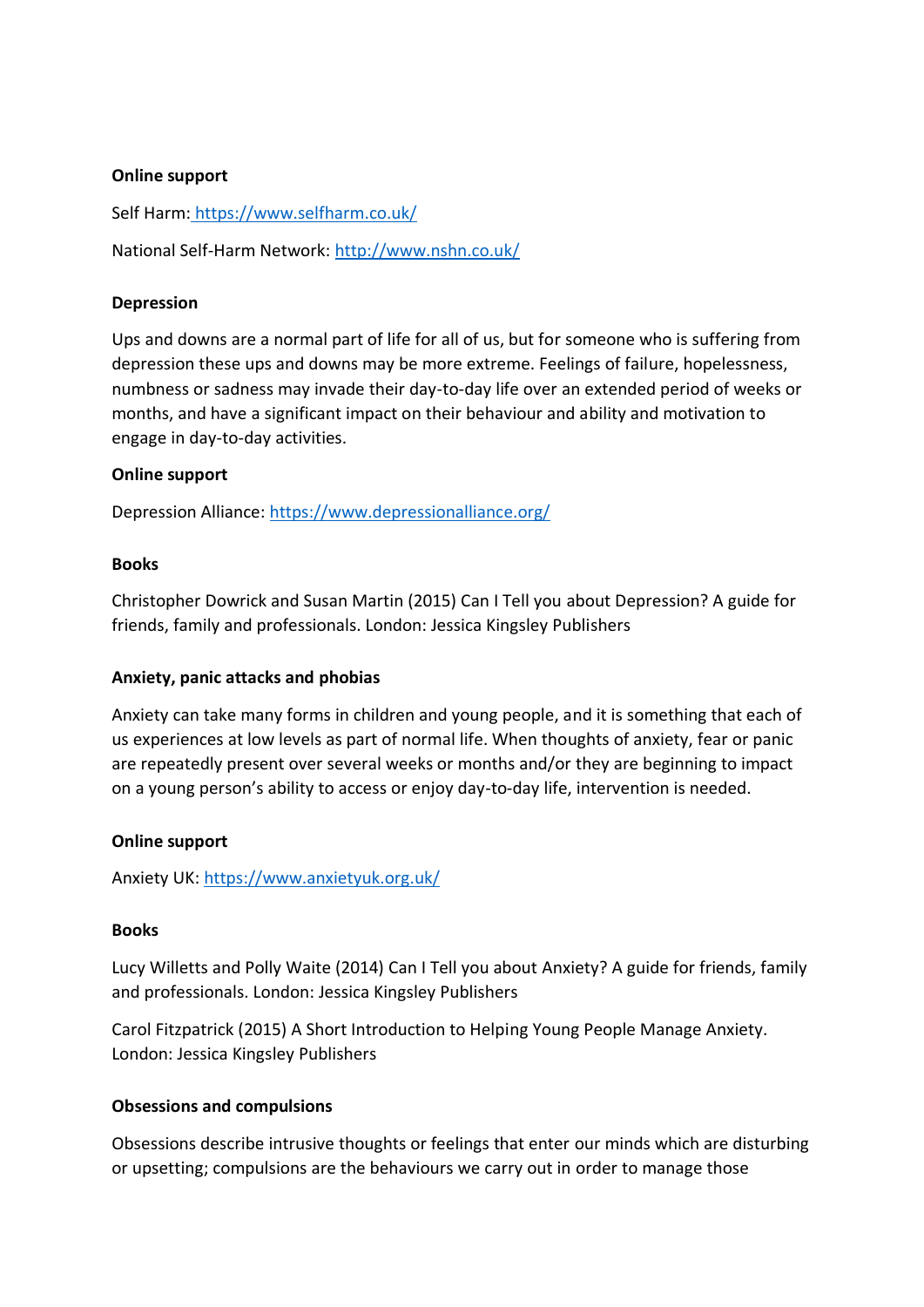thoughts or feelings. For example, a young person may be constantly worried that their house will burn down if they don't turn off all switches before leaving the house. They may respond to these thoughts by repeatedly checking switches, perhaps returning home several times to do so. Obsessive compulsive disorder (OCD) can take many forms – it is not just about cleaning and checking.

# **Online support**

OCD UK:<http://www.ocduk.org/ocd/>

# **Books**

Amita Jassi and Sarah Hull (2013) Can I Tell you about OCD? A guide for friends, family and professionals. London: Jessica Kingsley Publishers

What to Do When Your Brain Gets Stuck: A Kid's Guide to Overcoming OCD (What-to-Do Guides for Kids) (What-to-Do Guides for Kids (R))

Susan Conners (2011) The Tourette Syndrome & OCD Checklist: A practical reference for parents and teachers. San Francisco: Jossey-Bass

# **Suicidal feelings**

Young people may experience complicated thoughts and feelings about wanting to end their own lives. Some young people never act on these feelings though they may openly discuss and explore them, while other young people die suddenly from suicide apparently out of the blue.

# **Online support**

Prevention of young suicide UK - PAPYRUS: https://papyrus-uk.org/

On the edge: ChildLine spotlight report on suicide: [http://www.nspcc.org.uk/preventingabuse/research-and-resources/on-the-edge-childline](http://www.nspcc.org.uk/preventingabuse/research-and-resources/on-the-edge-childline-spotlight/)[spotlight/](http://www.nspcc.org.uk/preventingabuse/research-and-resources/on-the-edge-childline-spotlight/)

#### **Books**

Keith Hawton and Karen Rodham (2006) By Their Own Young Hand: Deliberate Self-harm and Suicidal Ideas in Adolescents. London: Jessica Kingsley Publishers

Terri A.Erbacher, Jonathan B. Singer and Scott Poland (2015) Suicide in Schools: A Practitioner's Guide to Multi-level Prevention, Assessment, Intervention, and Postvention. New York: Routledge

#### **Eating problems**